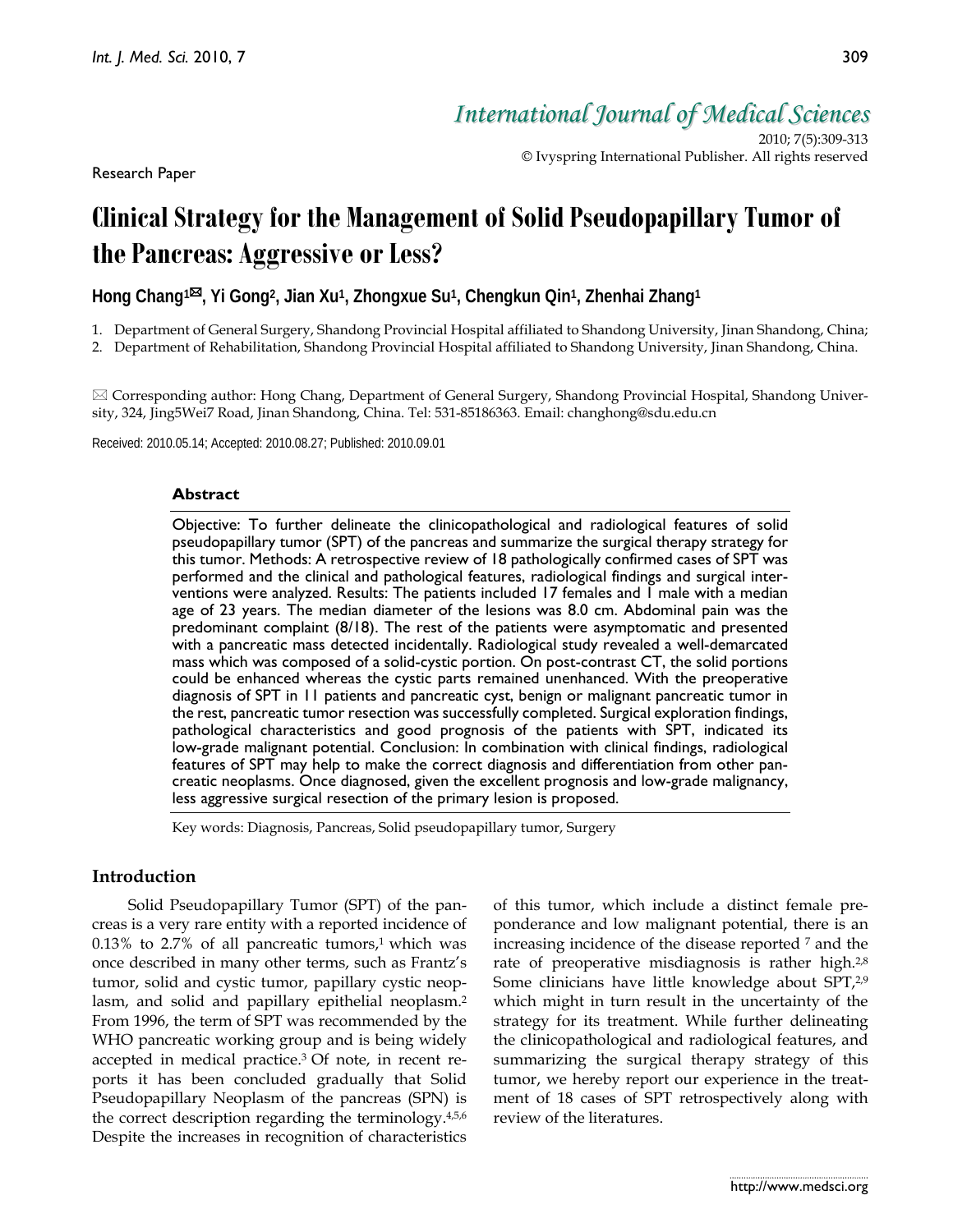## **Methods**

A retrospective review of 18 pathologically confirmed cases of SPT treated at the Department of General Surgery, Shandong Provincial Hospital, Shandong University, from January 1, 2000 to January 20, 2010, was performed. The clinicopathological features, radiological findings and surgical interventions were analyzed. All of the patients were closely followed up at regular intervals. The review was based on clinic records or telephone interviews. The post operative follow up periods ranged from 4 months to 9 years.

#### **Results**

The patients included 17 females and 1 male, with a median age of 23 years (range 13-59). All patients underwent testing for blood sugar, serum and urine amylase, tumor markers (AFP, CEA, CA199, CA125) and the level of detections were all within normal limits. The median diameter of the lesions was 8.0 cm (range 4-20). Nine patients had their tumors within the head, 2 in the body and 7 in the tail of the pancreas. Notably one patient was demonstrated to have liver metastasis. The predominant presenting complaint was abdominal pain (8/18). The rest of the patients were asymptomatic and tumors were detected incidentally during routine physical examination. All these patients had no other obvious symptoms including weight loss, diarrhea, or general weakness. Obstructive jaundice was not observed in any of these cases, notably one patient with the tumor located in the pancreatic head had a dilated Common Bile Duct (CBD) and Pancreatic Duct (PD) (1.5 and 0.3 cm in diameter respectively).

Among the 18 cases of SPT, abdominal ultrasonography and CT scan were both performed in 16 of the 18 patients. In the rest of two patients, ultrasonography was carried out and revealed a solid-cystic neoplasm of the pancreas. 3 patients in all 18 cases underwent ultrasonography, CT and MRI for differentiation diagnosis. Radiological studies revealed a well-demarcated mass, which was composed of a solid-cystic portion. 11 patients were correctly diagnosed with a SPT by CT scan. MRI indicated the diagnosis of SPT in three patients. Notably, it was CT scan that delineated the liver metastasis, whereas ultrasound gave a negative result. With the preoperative diagnosis of SPT in 11 patients and pancreatic cyst, benign or malignant pancreatic tumor in the rest, tumor resection was completed successfully. Four patients underwent a distal pancreatectomy combined with splenectomy, 3 patients underwent a spleen-preserving distal pancreatectomy, 9 patients

310

underwent a local tumor excision. The patient presenting with liver metastasis underwent resection of both the primary lesion and the liver metastasis. One patient underwent a duodenum-preserving resection of pancreatic head.

On surgical exploration, no severe adhesion or invasion of the SPT to the adjacent organs and near-by vessels was grossly noted, the exception being one distant metastasis to the left robe of liver was found. Lymph node enlargements were confirmed to be benign, reactive hyperplasia on pathology. Post operative complications included 4 pancreatic fistulas which were managed conservatively and resolved within 1 month, 2 months, 4 months and 6 months, respectively. The remaining 14 patients were discharged without remarkable complications within two weeks of their operation.

Grossly, SPT appeared encapsulated beneath a smooth glistening surface and had well-defined margins. Microscopically the tumor was composed of nests of epithelial cells with a solid pseudopapillary cystic and trabecular pattern, which demonstrated the characteristics of SPT histologically.

At a median follow-up period of 3.4 years (range 0.3-9 years) for all 18 patients, no mortality or local recurrence or distant metastasis were found.

#### **Discussion**

After SPT was finally added to the definitions under the current classification of pancreatic neoplasm from WHO (1996), the increasing awareness of the clinical and pathological features of this rare neoplasm might help to differentiate it from other pancreatic tumors. The most common symptoms of SPT, reportedly, but less peculiar, included abdominal pain, or a palpable abdominal mass.7,10,11 However, approximately 20% of patients were free from symptoms but were only incidentally detected by laparotomy or radiographic examination. <sup>11</sup> SPT usually predominates in adolescent girls and young women and less common in males.8,10,11,12.13 However, in one retrospective review, the patients with SPT presented with a median age of 39 years, which is significantly older than in the other reported series. 7 Literatures showed the head and tail of the pancreas were the preferential sites of the occurrence of SPT. 3,7,10,14,15,16 In our series, the presenting clinical and pathological characteristics of SPT were consistent with those most mentioned above. In general, our hereby reported experience suggests, when a young female patient presents with a mixed solid and cystic pancreatic mass, whether she is asymptomatic or with abdominal pain, which might be located in any portion of the pancreas, especially in the head or tail, the diagnosis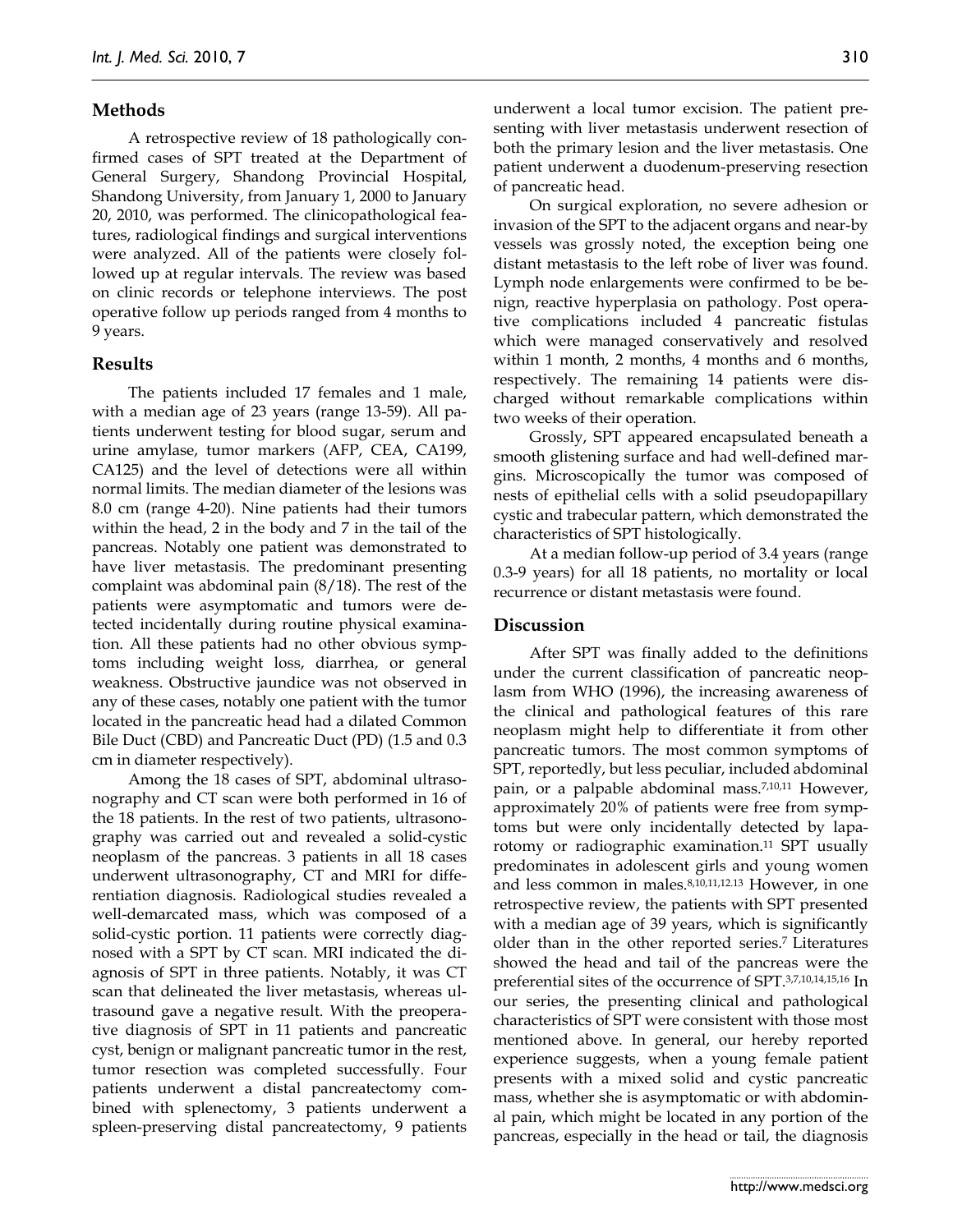of SPT should be suspected and confirmed by further investigations. In our series, there was only 1 male confirmed to have SPT.

In combination with clinical findings, radiological features of SPT may help to make the correct diagnosis and differentiation from other pancreatic neoplasms. Abdominal ultrasound and CT scan usually demonstrate a huge, well-encapsulated mass with both solid and cystic components and displacement of nearby structures.15,17 Additionally, CT can play much more important role by providing further information about the size, location, the local invasion and vessel involvement of SPT, ultimately help to provide the final treatment strategy. In this study, on pre-contrasted CT, solid and cystic structures were demonstrated in 7 patients with SPT. After enhancement, solid and cystic structures were shown in 11 patients. Especially, the solid portions were moderately or obviously enhanced whereas the cystic parts remained unenhanced (Fig.1), which were consistent with those reported previously.<sup>9,11,18</sup> It was mentioned accompanying CBD dilation and intra tumor calcification were infrequent findings in SPT patients.9,11,15,19 In our study, only one SPT patient with a tumor located in the pancreatic head presented with dilation of CBD. Of note, internal or capsular calcification was shown in 5 patients (Fig.2), suggesting the role of calcification on the development of SPT might need to be further investigated. Considering the superiority of MRI in terms of correlation between radiological and clinicopathological findings in SPT, MRI was strongly proposed for the diagnosis of SPT.6,10,18 Consistently, in our study, the diagnosis of SPT suggested by MRI was ultimately confirmed pathologically.



**Fig. 1** The CT scan demonstrated the solid portion of SPT was moderately or obviously enhanced whereas the cystic part remained unenhanced



**Fig. 2** The CT scan indicated the typical internal or capsular calcification in the SPT.

Once the diagnosis of SPT is made, surgery is the first choice of treatment, since other adjuvant therapies, including chemotherapy and radiotherapy, had shown no demonstrable response.7 According to the location of the tumor, distal pancreatectomy with splenectomy, pylorous preserving pancreatoduodenectomy, Whipple's operation or enucleation can be performed consquently.15 Furthermore, many reports had demonstrated less aggressive surgical procedures could be preferred for the treatment of SPT. 12,20 Considering the low-grade malignancy and good prognosis of SPT, moreover, the mass is usually well-demarcated from the surrounding pancreatic parenchyma, we performed less aggressive surgical resection to remove SPT. However, after the removal of pancreatic lesion, frozen section was routinely performed to rule out pancreatic malignancy. Otherwise, for the patients with pancreatic malignancies, a radical surgery should be the reasonable option for curative therapy. Aside from the distal pancreatectomy combined with splenectomy, for instance, regarding the reduction of risk of post-splenectomy sepsis and hematological disorders,<sup>21,22</sup> and based on whether the vessels of the spleen could be divided and preserved, spleen-preserving distal pancreatectomy was attempted for three SPT patients in whom the mass was located in the portion of body or tail of the pancreas. For tumors of SPT located in the neck and body of the pancreas, resection of the midportion of the pancreas and the mass with preserving the rim of the head and tail portion can be achieved. However, for the patient in whom the mass was located within the head of the pancreas, given the low malignancy, well-defined margin and no invasion to adjacent structures, especially no indications of dilated CBD and PD indicating that the lesion had no close relation with the ducts, local tumor enucleation other than aggressive pancreatoduodenectory or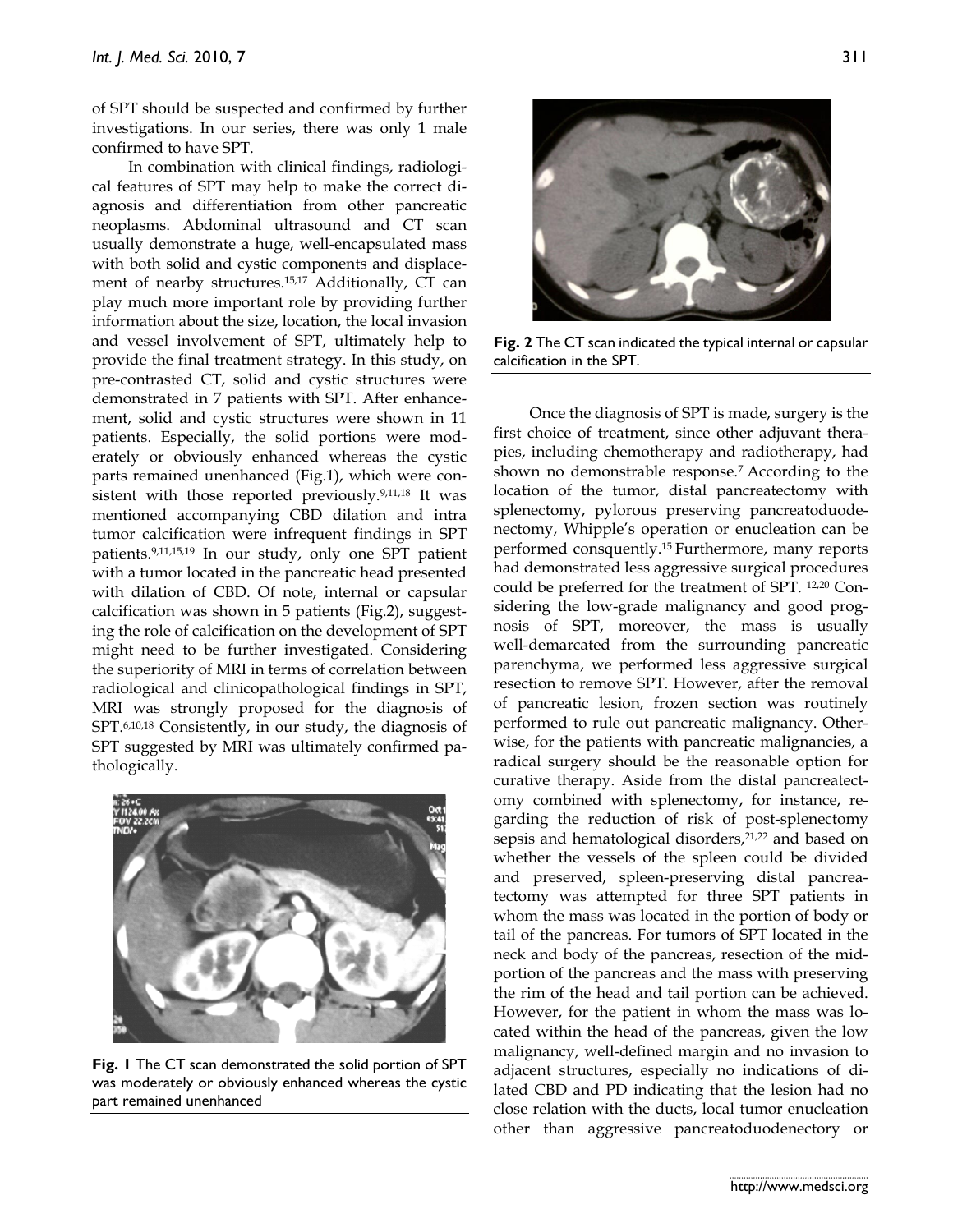Whipple's procedure was completed successfully without damaging of CBD and PD in 8 patients. For the patient in whom the CBD and PD were dilated, local enucleation was firstly completed with the preservation of the intact CBD, whereas the pancreatic duct was unfortunately found damaged. Subsequently, duodenum-preserving pancreatic head resection was performed and the postoperative recovery was uneventful.

Of note, up to 15% of cases of SPT have shown aggressive behavior consisting of extension into adjacent blood vessels and organs, local recurrence and distant metastasis.3,7,23,24 In our series, only one patient with the primary lesion in pancreatic head and liver metastasis was noted preoperatively. Consequently, enucleation of the local resection of SPT and liver metastasis was completed. An excellent outcome has been achieved with 11 months follow-up at the time writing this review. Given the reports that even patients with SPT with local recurrence as well as liver and peritoneal metastasis could still have long-term survival,<sup>25</sup> the presence of metastasis in the SPT patients is not a contraindication for surgery. In these cases with metastasis, complete resection of both primary tumor and metastasis lesions, if possible, is proposed. Long-term survival might be achieved with an aggressive approach to both the primary lesion and to the synchronous or metachronous metastatic lesion, predominantly found in liver.<sup>7</sup> However, as liver metastasis is quite uncommon with SPT (SPN), the experience with the management of disseminated disease is very limited in the literature $\epsilon$ , therefore, attention to the therapy strategy of this neoplasm in the future may allow a more reasonable statement to be made.

In conclusion, SPT of the pancreas has atypical clinical symptoms, however, the characteristic imaging features can help to make the correct diagnosis of SPT and differentiate from other pancreatic tumors. Once diagnosed, given the excellent prognosis and low-grade malignancy, less aggressive surgical resection of the primary lesion is proposed. Whereas, for the SPT patients with distant metastasis or adjacent organ invasion, aggressive approach should be considered for long-term survival.

#### **Acknowledgement**

We thank Debbie Steele, Shannon Steele and Allyson & Eric Luedtke for editing this manuscript.

#### **Conflict of Interest**

The authors have declared that no conflict of interest exists.

# **References**

- 1. Crawford BE2nd. Solid and papillary epithelial neoplasm of the pancreas, diagnosis by cytology. South Med J. 1998;91:973-937.
- 2. Cheng DF, Peng CH, Zhou GW, et al. Clinical misdiagnosis of solid pseudopapillary tumour of pancreas. Chin Med J. 2005;118:922-926.
- 3. Salla C, Chatzipantelis P, Konstantinou P, et al. Endoscopic ultrasound-guided fine-needle aspiration cytology diagnosis of solid pseudopapillary tumor of the pancreas. A case report and literature review. World J Gastroenterol. 2007;13:5158-5163.
- 4. Sarr MG, Warshaw AL. Tumor versus neoplasm: isn't it time to use the correct term-neoplasm? Surgery. 2005;137:297.
- 5. Tipton SG, Smyrk TC, Sarr MG, et al. Malignant potential of solid pseudopappillary neoplasm of the pancreas. Br J Surg. 2006;93:733-37.
- 6. de Castro SMM, Singhal D, Aronson DC, et al. Management of Solid-pseudopapillary Neoplasms of the pancreas: a comparison with standard pancreatic neoplasms. World J Surg. 2007;31:1129-1134
- 7. Martin RC, Klimstra DS, Brennan MF, Conlon KC. Solid-pseudopapillary tumor of the pancreas: A surgical enigma? Ann Surg Oncol. 2002;9:35-40.
- Yang F, Fu DL, Jin C, et al. Clinical experiences of solid pseudopapillary tumors of the pancreas in China. J Gastroenterol Hepatol. 2008;23:1847-1851.
- 9. Chen SQ, Zou SQ, Dai QB, Li H. Clinical analysis of solid-pseudopapillary tumor of the pancreas: report of 15 cases. Hepatobilliary Pancreat Dis Int. 2008;7(2):196-200.
- 10. Yu CC, Yeh CN, Hwang TL, Jan YY. Clinicopathological study of solid and pseudopapillary tumor of pancreas: Emphasis on magnetic resonance imaging findings. World J Gastroenterol. 2007;13:1811-1815.
- 11. Dong DJ, Zhang SZ. Solid-pseudopapillary tumor of the pancreas:CT and MRI features of 3 cases. Hepatobilliary Pancreat Dis Int. 2006;5:300-304.
- 12. Zhang H, Liang TB, Wang WL, et al. Diagnosis and treatment of solid-pseudopapillary tumor of the pancreas. Hepatobilliary Pancreat Dis Int. 2006;5:454-458.
- 13. Papavramidis T, Papavramidis S. Solid pseudopapillary tumors of the pancreas: review of 718 patients reported in English literature. J Am Coll Surg. 2005;200:965-972.
- 14. Kosmahl M, Pauser U, Peters K, et al. Cystic neoplasms of the pancreas and tumor-like lesion with cystic features: A review of 418 cases and a classification proposal. Virchows Arch. 2004;445:168-178.
- 15. Lee W, Park Y, Choi J, Chi H, Kim B. Solid and papillary neoplasms of the pancreas. Yonsei Medical J. 1996;37:131-141.
- 16. Lee SE, Jang JY, Huang DW, Park KW, Kim SW. Clinical features and outcome of solid pseudopapillary neoplasm: differences between adults and children. Arch Surg. 2008;143:1218-1221.
- 17. Huang HL, Shih SC, Chang WH, Wang TE, Chen MJ, Chan YJ. Solid-pseudopapillary tumor of the pancreas: Clinical experience and literature review. World J Gastroenterol. 2005;11:1403-1409.
- 18. Buetow PC, Buck JL, Pantongrag-Browa L, Beck KG, Ros PR, Adair CF. Solid and papillary epitheliar neoplasm of the pancreas: imaging-pathologic correlation on 56 cases. Radiology 1996; 3:707-711.
- 19. Coleman KM, Poherty MC, Bigler SA. Solid-pseudopapillary tumor of the pancreas. Radiographics. 2003;23:1644-1648.
- 20. Lee SE, Jang JY, Lee KU, Kim SW. Clinical comparison of distal pancreatectomy with or without splenectomy. J Korean Med Sci. 2008;23:1011-1014.